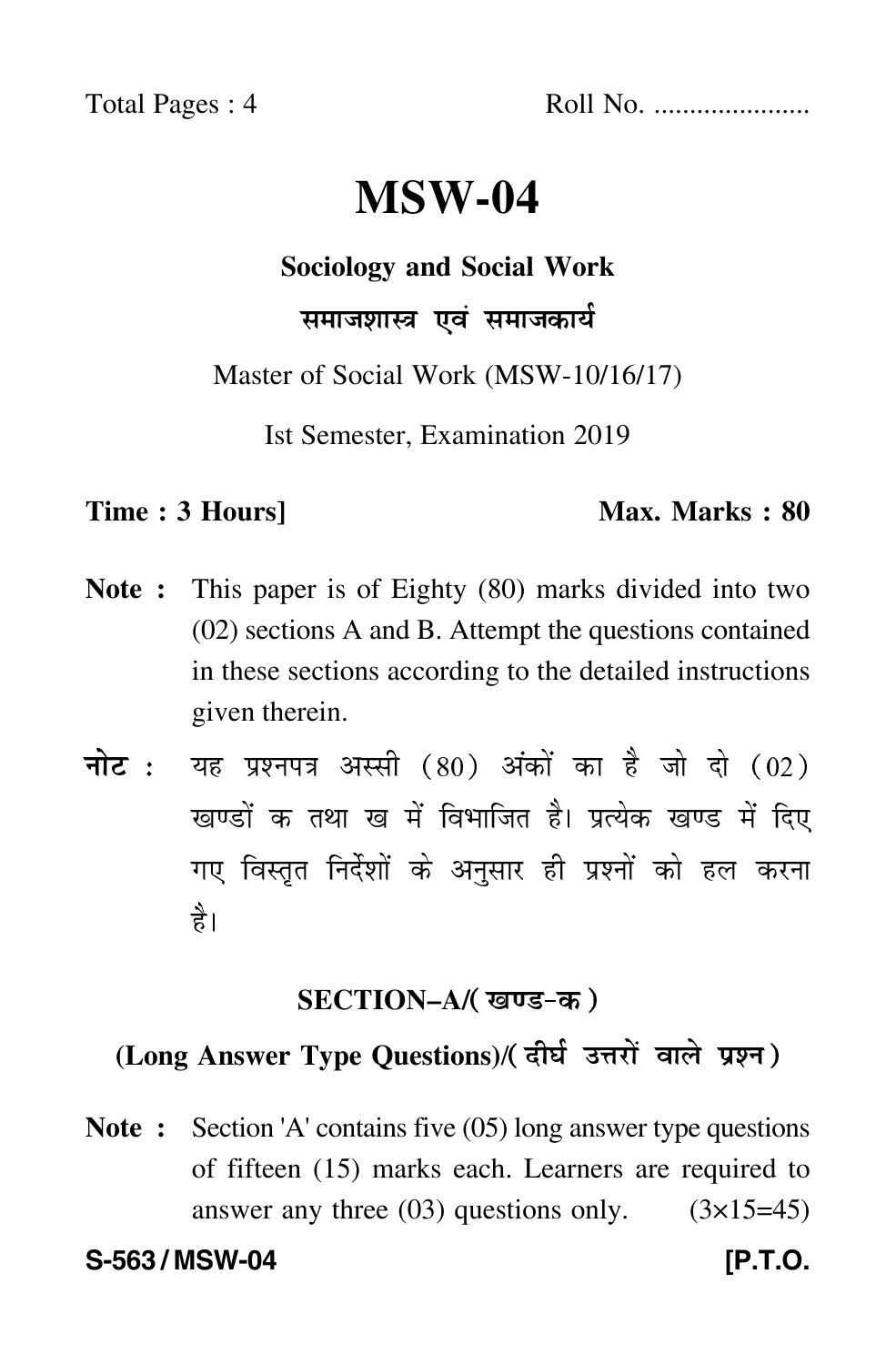- नोट : खण्ड 'क' में पाँच (05) दीर्घ उत्तरों वाले प्रश्न दिये गये हैं. प्रत्येक प्रश्न के लिए पन्द्रह (15) अंक निर्धारित हैं। शिक्षार्थियों को इनमें से केवल तीन प्रश्नों के उत्तर देना हैं।
- What do mean by Groups? Differentiate between primary  $\mathbf{1}$ . and secondary groups.

समूह से आपका क्या तात्पर्य है? प्राथमिक तथा द्वैतियक समूहों में अन्तर करें।

- What are similarity between social work and sociology?  $2.$ समाजकार्य तथा समाजशास्त्र में समानताओं को बताएँ।
- Why human society is different from animal society? 3. मानव समाज, पशु समाज से किस प्रकार से अलग है?
- $\overline{4}$ . What is the difference between culture and civilization? संस्कृति तथा सभ्यता में क्या अंतर है?
- Describe the community's role in youth development. 5. युवा विकास में समुदाय की भूमिका बताएँ।

### S-563/MSW-04  $[2]$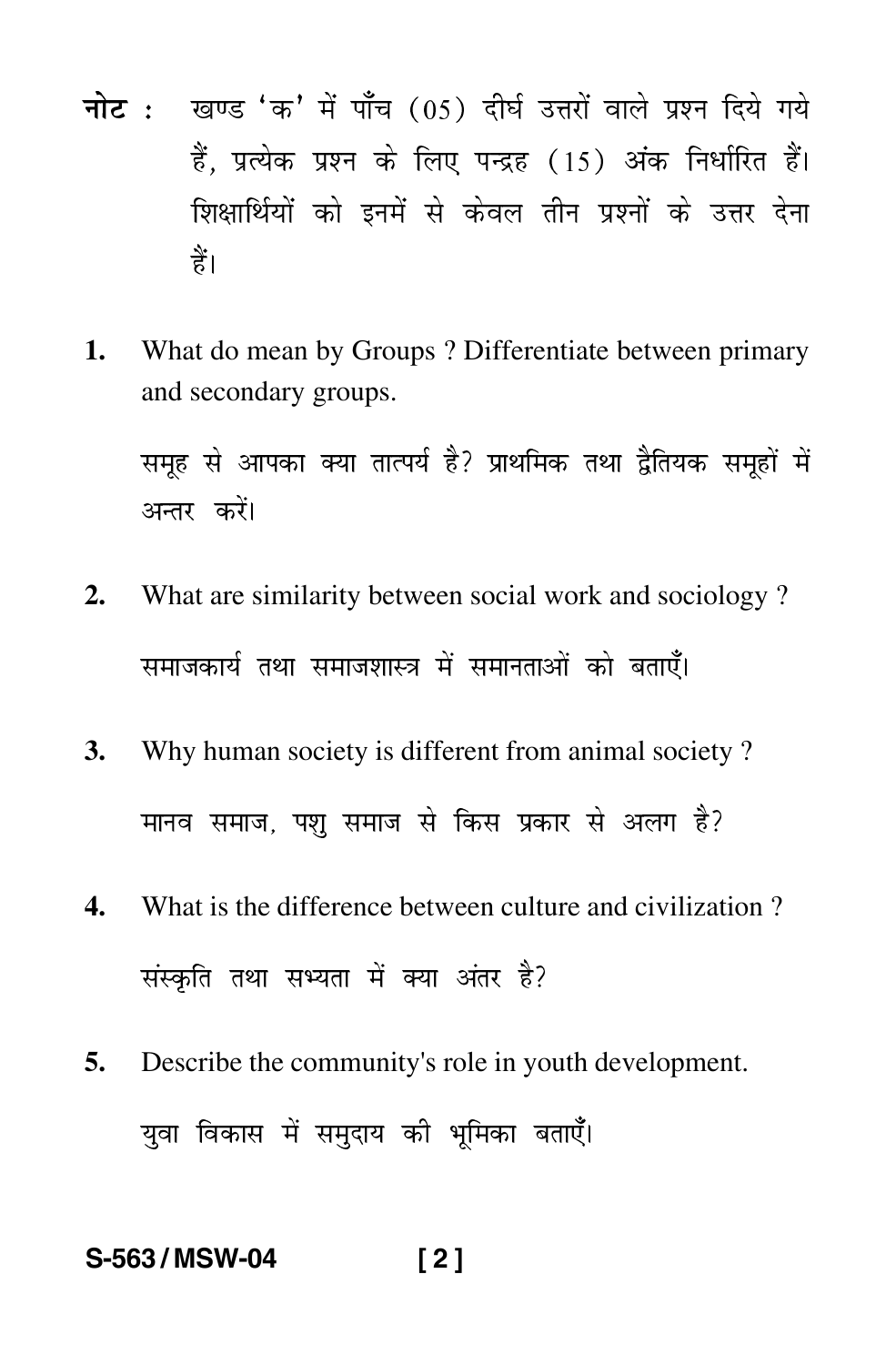### **SECTION–B/**

### **(Short Answer Type Questions)**/

**Note :** Section 'B' contains eight (08) short answer type questions of seven (07) marks each. Learners are required to answer any five (05) questions only.

 $(5 \times 7 = 35)$ 

- <mark>नोट</mark> : खण्ड 'ख' में आठ (08) लघु उत्तरों वाले प्रश्न दिये गये हैं, प्रत्येक प्रश्न के लिए सात (07) अंक निर्धारित हैं। शिक्षार्थियों को इनमें से केवल पाँच (05) प्रश्नों के उत्तर देने हैं।
- **1.** What do you mean by secularization ? लौकिकिकरण से आपका क्या तात्पर्य है?
- **2.** What is social change ? समाजिक परिवर्तन से आप क्या समझते हैं?
- **3.** "Slums need more attention of governments for their development". Give reasons. "मलिन बस्तियों के विकास में सरकारी योजनाओं की ज्यादा आवश्यकता है।" कारण बताएँ।
- **4.** Rural youth have more physical power than urban youth. Do you agree ? Give your point of view. "ग्रामीण युवा शारीरिक तौर पर शहरी युवा से ज्यादा ताकतवर होता है" क्या आप सहमत हैं? अपने विचार रखिए।

### **S-563 / MSW-04 [ 3 ] [P.T.O.**